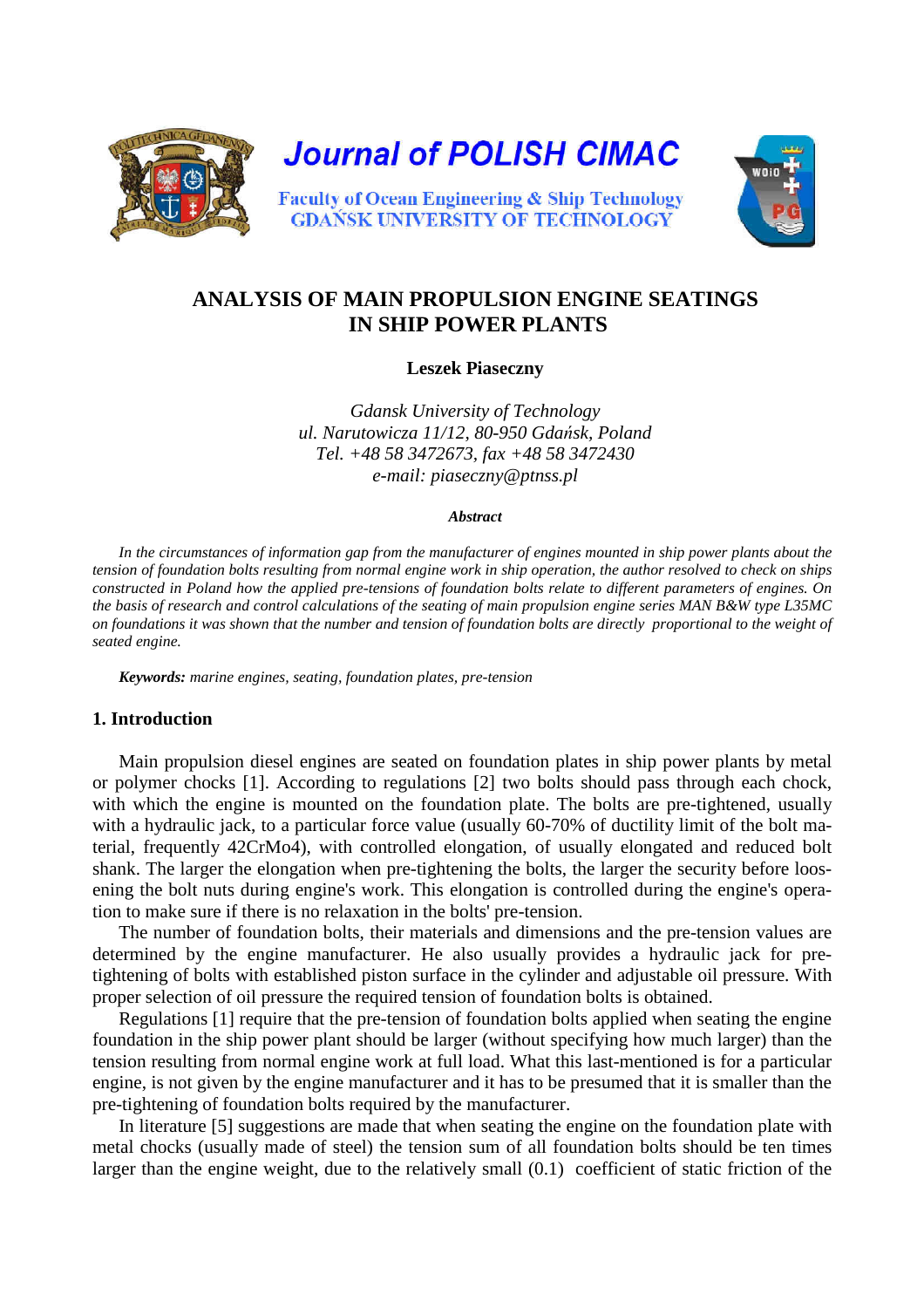metal chock against the foundation plate. When applying polymer chocks, due to the relatively large (0.7) coefficient of static friction of the polymer against the foundation plate it is suggested that for a certain position of the engine on the foundation it is sufficient for the tension sum of all foundation bolts to be five times larger than the engine weight.

Firm ITW Polymer Technologies [2] is of the opinion that for a certain seating of the engine on the foundation with polymer chocks in the ship power plant it is sufficient for the tension sum of all foundation bolts to be two and a half times larger than the engine weight.

#### **2. Own research**

The object of analysis is the seating in ship power plants of eight engines MAN B&W type L35MC differing as to the number of cylinders (5, 6, 7, 8, 9, 10, 11 or 12), power and weight. The engines were seated on foundation plates with cast polymer chocks. The distribution and dimensions of chocks are shown in Figs 1 and 2.



*Fig.1. Scheme of seating engines MAN B&W type L35MC on foundation plates in ship power plants* 



*Fig. 2. Chock cross sections: a) section B-B showing position and dimensions of the chock hole for the foundation bolt, b) section C-C showing the position of bolt aligning between chocks* 

When aligning with the shaft line the engine is vertically removed from the foundation plate by means of 10-24 M30x2 aligning bolts (Fig. 2b).

Depending on the number of cylinders the engine is mounted on the foundation plate of the ship power plant by means of 26-54 M30x2 foundation bolts (Fig. 3) with reduced bolt shanks ( $\varnothing$ 26 mm), facilitating to obtain the required elongation of pre-tightened bolts. The obtaining of clear elongation is also enhanced by increasing the length of bolts combined with mounting a spacing sleeve  $(4)$ .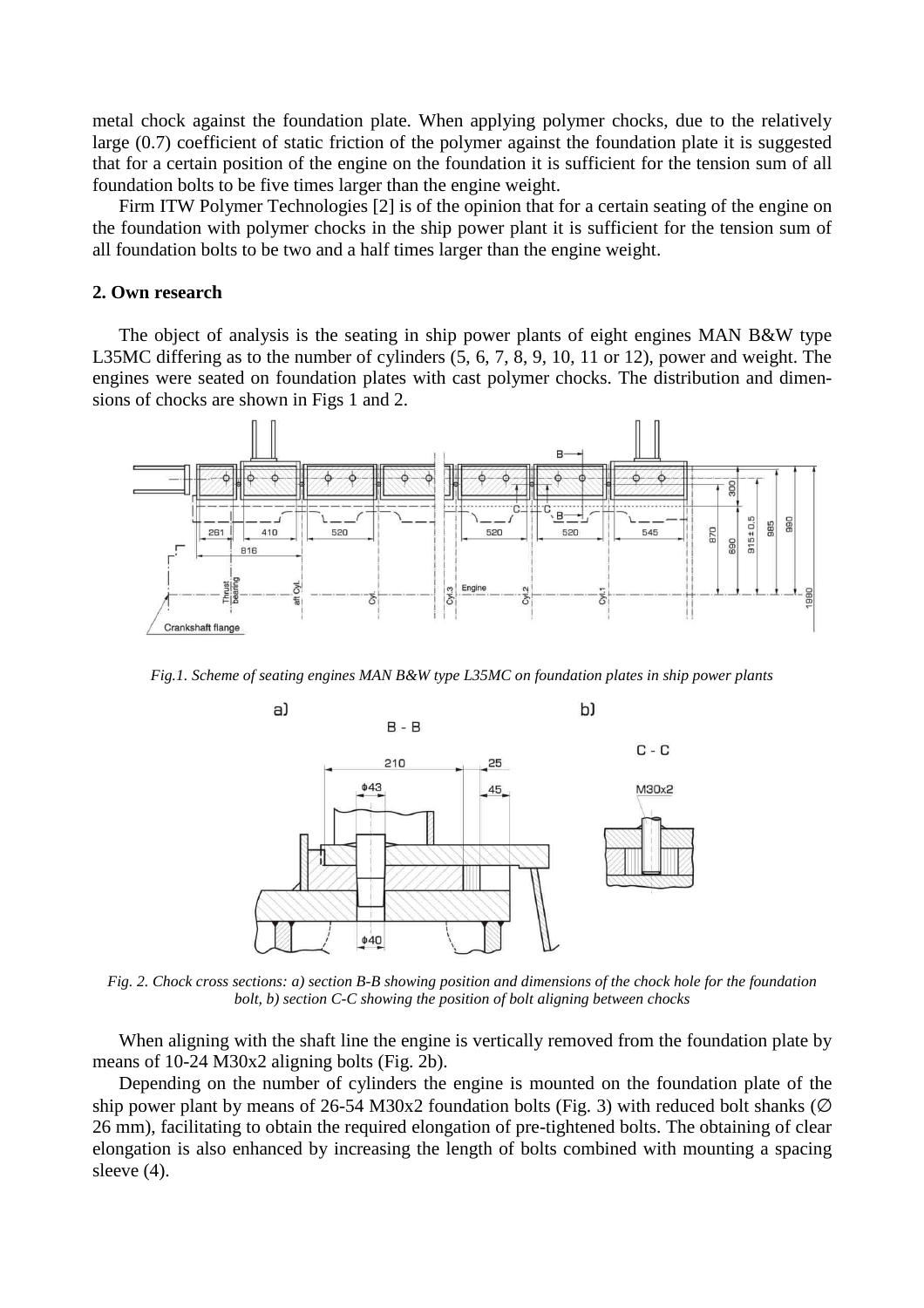

*Fig.3. Foundation bolt and side stopper of engine MAN B&W type L35MC: 1 - protective shield, 2 - spherical nut, 3 spherical chock, 4 - spacing sleeve, 5 – circular nut, 6 – foundation bolt* 

The certitude of the engine's position on the foundation plate is also ensured by four side stoppers and two head stoppers (Figs 1 and 2). This is important as there are forces trying to push off the engine from the foundation plate with the vessel's rolling and pitching.

For measuring seating parameters the weights of four engines type L35MC series were taken from MAN B&W products catalogue [3]. The number of foundation bolts for particular engines in the series were reckoned from Fig.1.

In control calculations of seatings of engine series MAN B&W type L35MC from dimensions given in Figs 1 and 2 there was calculated the effective surface of  $A<sub>e</sub>$  polymer chocks for each engine. The engines were assumed to be seated on polymer chocks admitted by classification societies for load up to 3.5 N/mm<sup>2</sup> [1] (currently polymers are applied accepting load up to 5 N/mm<sup>2</sup>).

Seating parameters of particular engines in the series were calculated from formulae given in regulations [1]. Changes of seating parameters with the change engine weights have been presented in Fig. 4.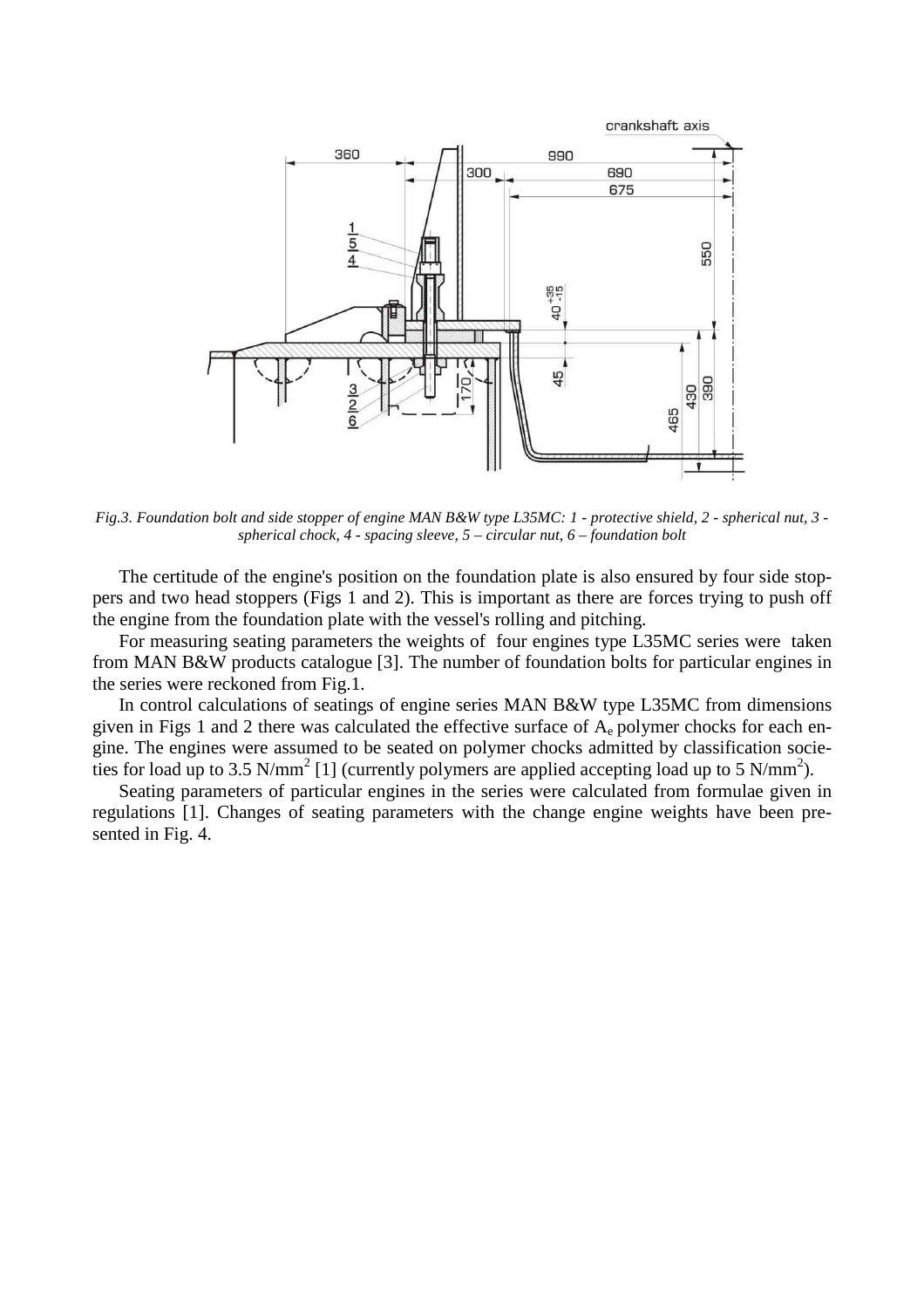

*Fig. 4. Change of seating parameters in the weight function of engine MAN B&W type L35MC* 

Data system shown in Fig. 4 proves that all seating parameters of engine series MAN B&W type L35MC are directly or inversely proportional to the engine weight. The proportion of pretensions sum of foundation bolts  $F_{pc}$  to the engine weight decreases with the increase of engine weight from 7.11 to 5.08. This proportion can be considered as safety coefficient of a certain measure before tearing off the engine from the foundation plate, that is, the larger the engine weight the more certain its seating on the foundation in the ship power plant.

The dynamics of ship diesel engines [4] indicates that the forces tearing out the engine from the foundation plate can be the impacts of diesel gases on the head at ignition moment in the cylinder and vertical vibrations caused by unbalanced moments of inertial forces and centrifugal forces active on each crank. For engines of up to 300 rev/min, stiffly seated on foundations, vibrations in the frequency range 1-10 Hz with amplitude max 0.16 mm are considered admissible [3]. The operation of 6L35MC engine on a ship showed that engine vibrations were smaller than admissible ones, hence the impacts of gases against the head can be considered as the main force attempting to tear out the engine from the foundation plate.

It was established during research on a ship that with full load and 210 rev/min of 6L35MC engine the largest pressure of gases at ignition moment in the cylinder is equal to  $14.5 \text{ N/mm}^2$ . The wave of gases with this pressure strikes simultaneously against the piston crown, i.e. 96162.5 mm<sup>2</sup>. The force of gases impact against the engine head is thus equal to  $F<sub>g</sub>=1394356$  N. In the 5L35MC engine currently analysed there are 26 foundation bolts, each of them being loaded with force  $F_{gi}$ =46479 N.

In the work of L35MC type engines, foundation bolts are also loaded with forces emerging from unbalanced external moments of first and second order (Fig. 5) and forces from transverse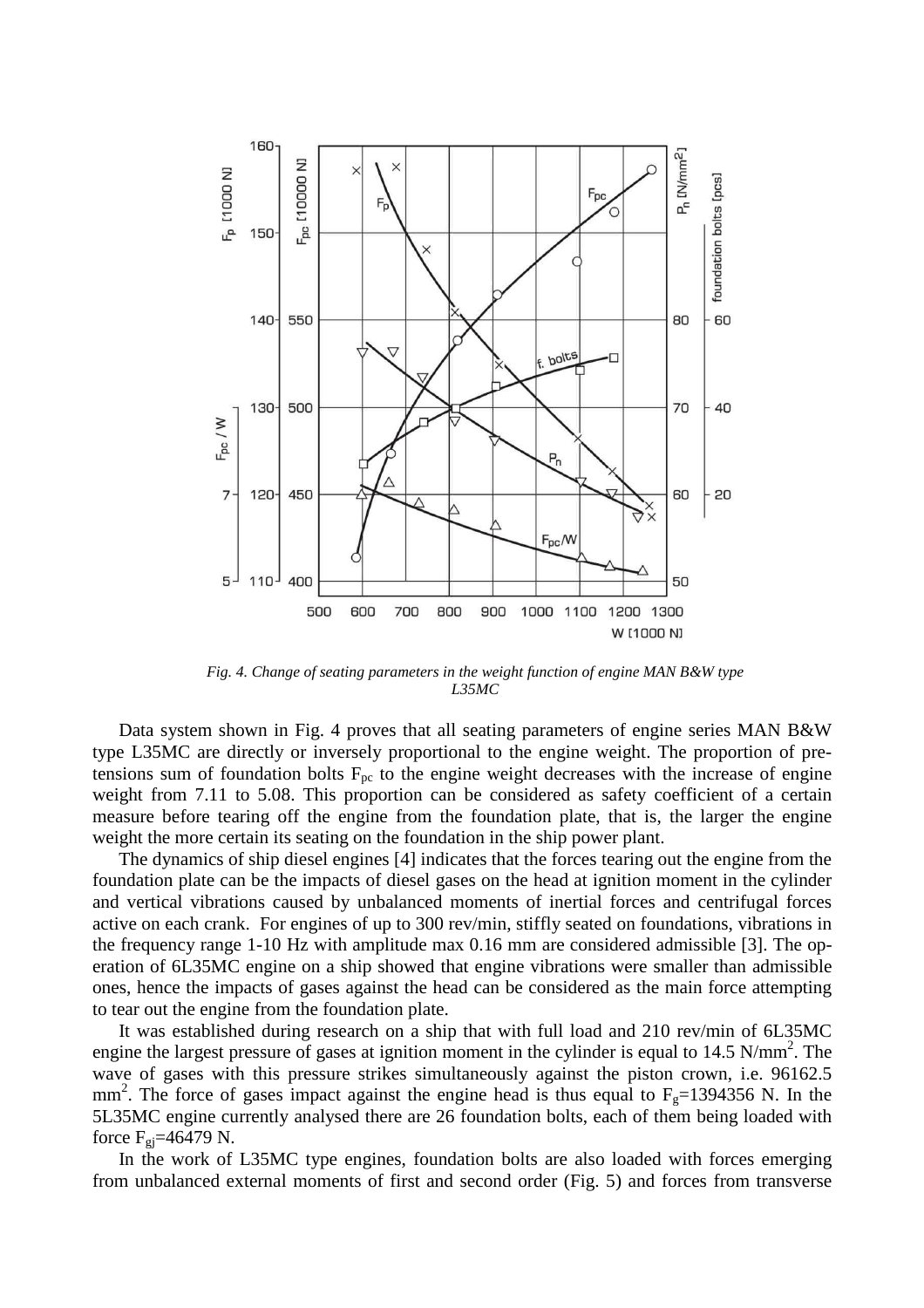moment of type H bending the engine, arising from the pressure of the crosshead against the guide (Fig. 6a). The simultaneously arising moment of type X (Fig. 6b) does not result in loading of the foundation bolts.



*Fig. 5. Unbalanced external moments and force moments of the crosshead pressure on the guide: A – combustion pressure, B – crosshead pressure on the guide, C – bolt tension, D – forces on journal bearings, E – external vertical longitudinal moments of the first and second order, F – H type moment of pressure force of crosshead on the guide, G – X type moments of crosshead pressure force on the guide* 



*Fig. 6. H type (a) and X type (b) moments of crosshead pressure on the guide: 1 – engine top level, 2 – mean position of crosshead, 3 – level of crankshaft axis 4 – engine feet level* 

Unbalanced external moments arise from the engine's unbalanced elements masses performing rotary motion or reciprocating motion. External moments of the first order (one cycle per revolu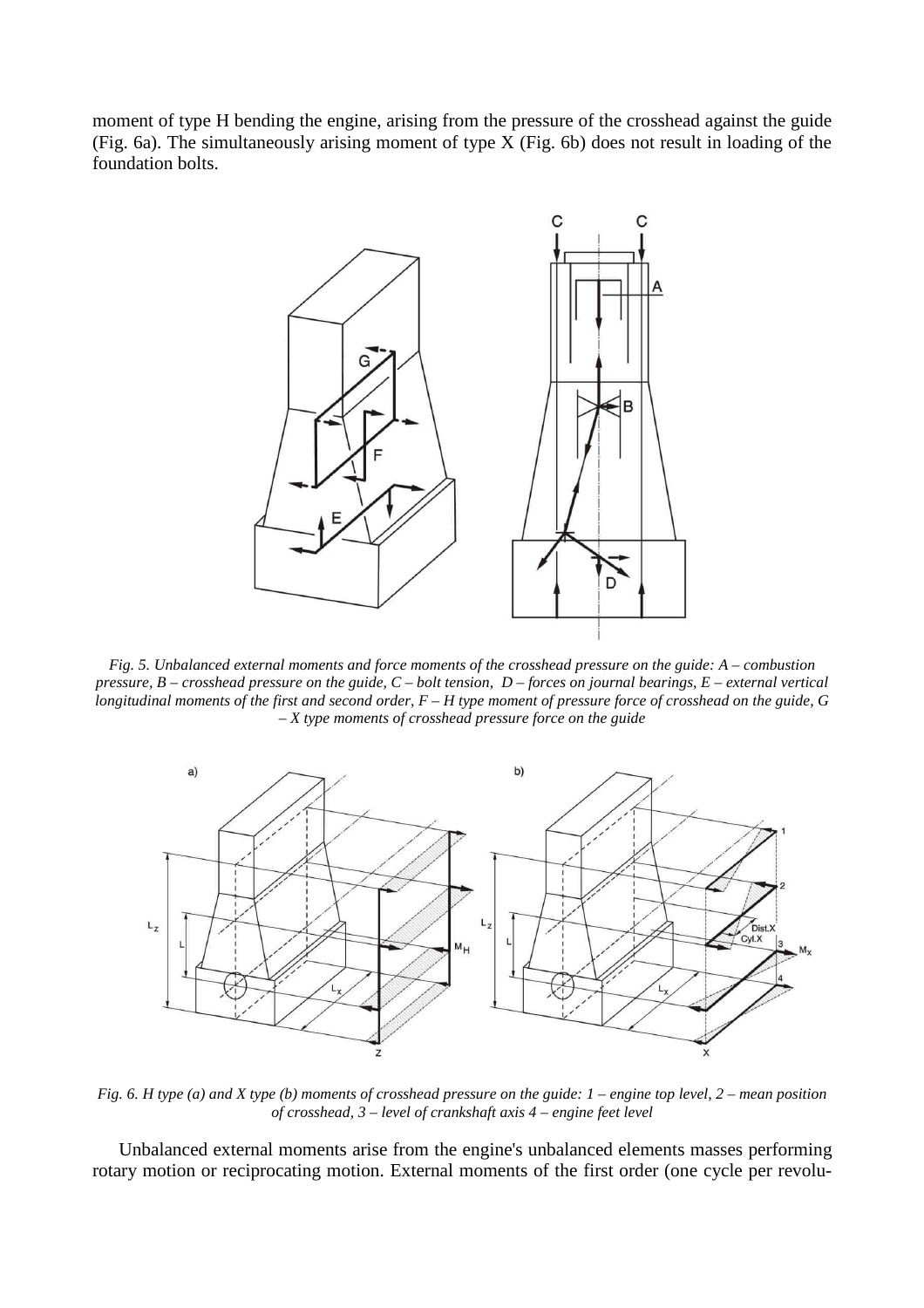tion) are considered first of all for engines with a small cylinder number (up to six cylinders). Inertial forces in engines with more than six cylinders get more or less self-neutralised.

The remedies (reducers of unbalanced external moments, Fig.7) are applied when the resonance of ship's hull vibrations occurs in the range of operational speed of the engine's revolutions and if the level of vibrations leads to accelerations and/or speeds higher than those established in international standards. The natural frequency of vessel's hull vibrations depends on the hull's stiffness and distribution of mass, whereas vibrations level at resonance depends mainly on the values of unbalanced external moments and the engine's position in relation to the vessel hull's vibration nodes.

In practice, the application of reducers of unbalanced external moments concerns engines with cylinder bores of 460 mm and more [5].



*Fig. 7. Reducers of external moments of the first and second order mounted on MAN B&W engines: a) reduce mounted on the stern wall of the engine, b) reducer mounted on the bow wall of the engine* 

For the assessment of risk if external moments of the first and second order will disturb the vessel hull's vibrations, the PRU value (**P**ower **R**elated **U**nbalance) is applied as index, the value being the proportion of the external moment T to the engine's power P:

$$
PRU = \frac{T}{P} \qquad \left[\frac{N \cdot m}{kW}\right] \tag{1}
$$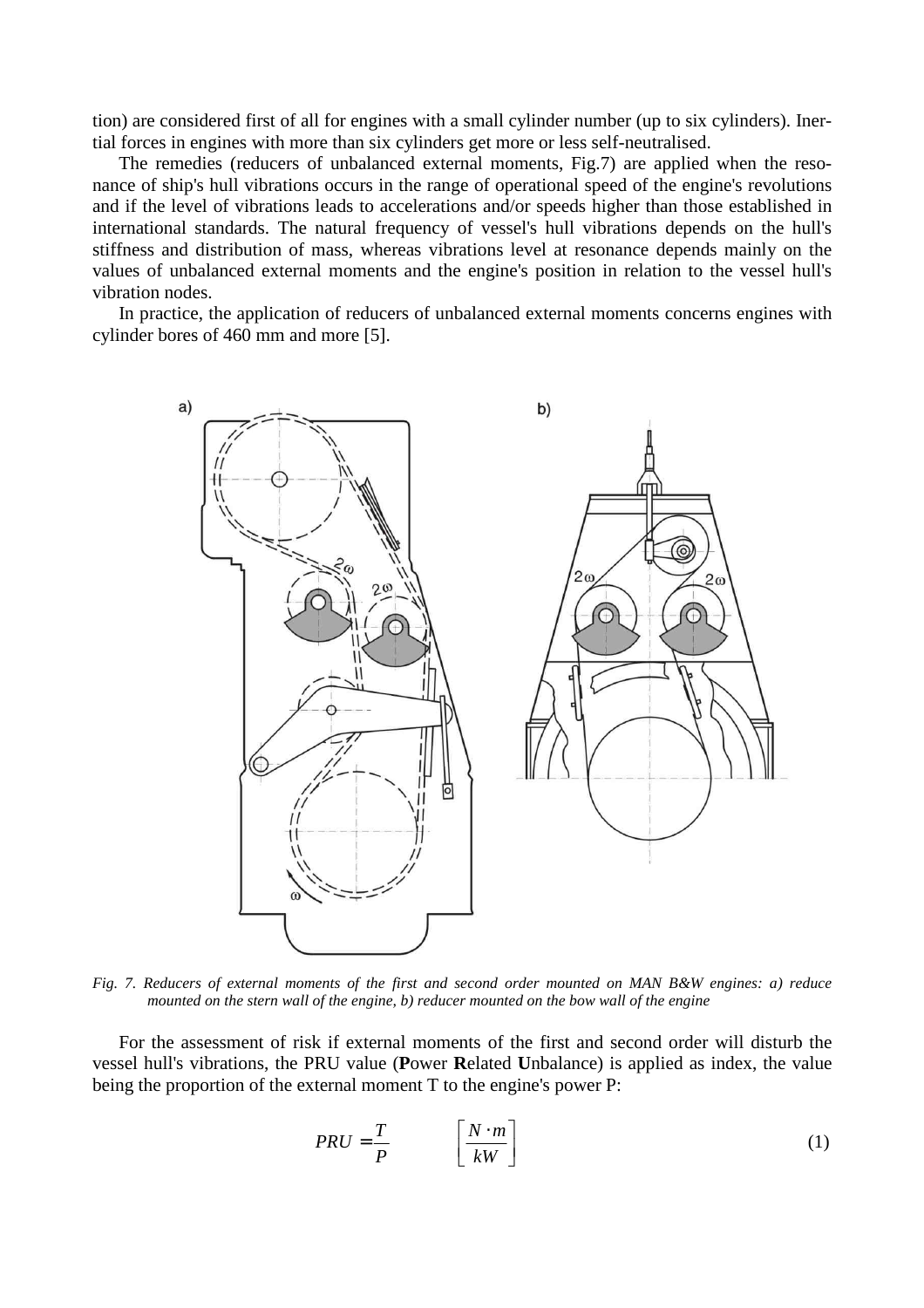according to manufacturer's data [3] the PRU values for the analysed engine series type L35MC have been given in Table 1. The Table also gives the values of the engine's unbalanced external moments reckoned at 650 kW/cylinder power obtained from those engines with 210 rev/min and full load.

*Tab. 1. Values of PRU and unbalanced external moments of engines type L35MC with power 650 kW/cyl at 210 rev/min* 

| Feature                                                            | Unit   | 5 cyl. | 6 cyl. | 7 cyl. | 8 cyl. | 9 cyl. | 10 cyl. | $11$ cyl. | 12 cyl. |
|--------------------------------------------------------------------|--------|--------|--------|--------|--------|--------|---------|-----------|---------|
| PRU1                                                               | N·m/kW | 9.1    | 0.0    | 3.9    | 5.7    | 10.3   | 2.3     | 1.4       | 0.6     |
| PRU <sub>2</sub>                                                   | N·m/kW | 88.0   | 51.0   | 12.6   | 0.0    | 11.2   | 0.5     | 1.8       | 0.3     |
| T1                                                                 | kN·m   | 29.575 | 0.0    | 17.745 | 29.640 | 60.255 | 14.950  | 10.01     | 4.680   |
| T <sub>2</sub>                                                     | kN·m   | 286.00 | 198.90 | 57.33  | 0.0    | 65.52  | 3.25    | 12.87     | 2.34    |
| PRU1 – first order moment index, PRU2 – second order moment index, |        |        |        |        |        |        |         |           |         |
| $T1$ – first order moment, $T2$ – second order moment.             |        |        |        |        |        |        |         |           |         |

In the analysed engine 5L35MC five unbalanced external moments of the first and second order are active, attempting to turn the engine on the foot edge of the engine's head wall on the stern side of the ship. The arms of these moments are distances of axes of particular cylinders from the foot edge of the engine's head wall. According to Fig.1, for the engine 5L35MC the moment arms are equal to: for cylinder  $5 - 816$  mm, for cylinder  $4 - 1416$  mm, for cylinder  $3 - 2016$  mm, for cylinder 2 – 2616 mm and for cylinder 1 3216 mm. This permits the writing down of the engine's external moments sum in the equations:

$$
T1(T2) = F_b \cdot L = F_b(0.816 + 1.416 + 2.016 + 3.216) \qquad [N \cdot m]
$$
 (2)

After substituting in these equations the values M1 and M2 from Table 2 there are obtained the sums of forces acting on the engine's foundation bolts:  $F_{b1}=2934$  N and  $F_{b2}=28373$  N. As the 5L35MC engine has 26 foundation bolts, the forces loading a single bolt are equal to:  $F_{b1j}=112.8$  N and  $F_{b2i}$ =10912.7 N.

In engine type L35MC the largest  $M_H$  moment appears when the crank R=525 mm sets perpendicularly to the cylinder axis, and crankshaft K=1260 mm is deflected from the cylinder axis by angle  $\alpha$  emerged after the piston has performed half a stroke (Fig. 6). In this system, sin $\alpha$ =K/R=0.4167, and angle  $\alpha \approx 24^{\circ}40^{\circ}$ .

Engines of type L35MC, with piston travel  $s = 1050$  mm have cylinder displacement volume V<sub>s</sub> = 100970620 mm<sup>3</sup>. With compression degree ε = 15, the volume of compression chamber is equal to  $V_k = V_s/(\epsilon - 1) = 7212187$  mm<sup>3</sup>. Maximum gas pressure in the compression chamber after fuel ignition with work at full load is equal to  $p_{ks} = 14.5$  N/mm<sup>2</sup>. It has been determined from Bernoulli equation that:

$$
V_k \cdot p_{ks} = (V_k + 0.5V_s)p_{ps} \tag{3}
$$

halfway of the piston stroke the gas pressure is equal to  $p_{ps} = 1.8125$  N/mm<sup>2</sup>. The gas force at this place is  $A_{ps} = 174294.5$  N, hence B =  $A_{ps}$ tg  $\alpha = 80036$  N. This force is active on arm L = K·cos  $\alpha = 1145$  mm and creates moment  $M_H = B \cdot L = 91641220$  N·mm. To find the force loading the row of the engine's foundation bolts, the distance of both bolt rows was accepted, i.e. 1830 mm, as the moment's arm (Fig. 1). Hence, the row of foundation bolts is loaded with force  $F =$ 50077.169 N. As the 5-cylinder engine produces five MH moments, the row of foundation bolts is loaded with force  $F_H = s \cdot F = 250385.84$  N. In a row of a 5-cylinder engine there are 13 foundation bolts, hence the load of a single bolt is equal to  $F_{\text{Hj}} = 19260 \text{ N}$ .